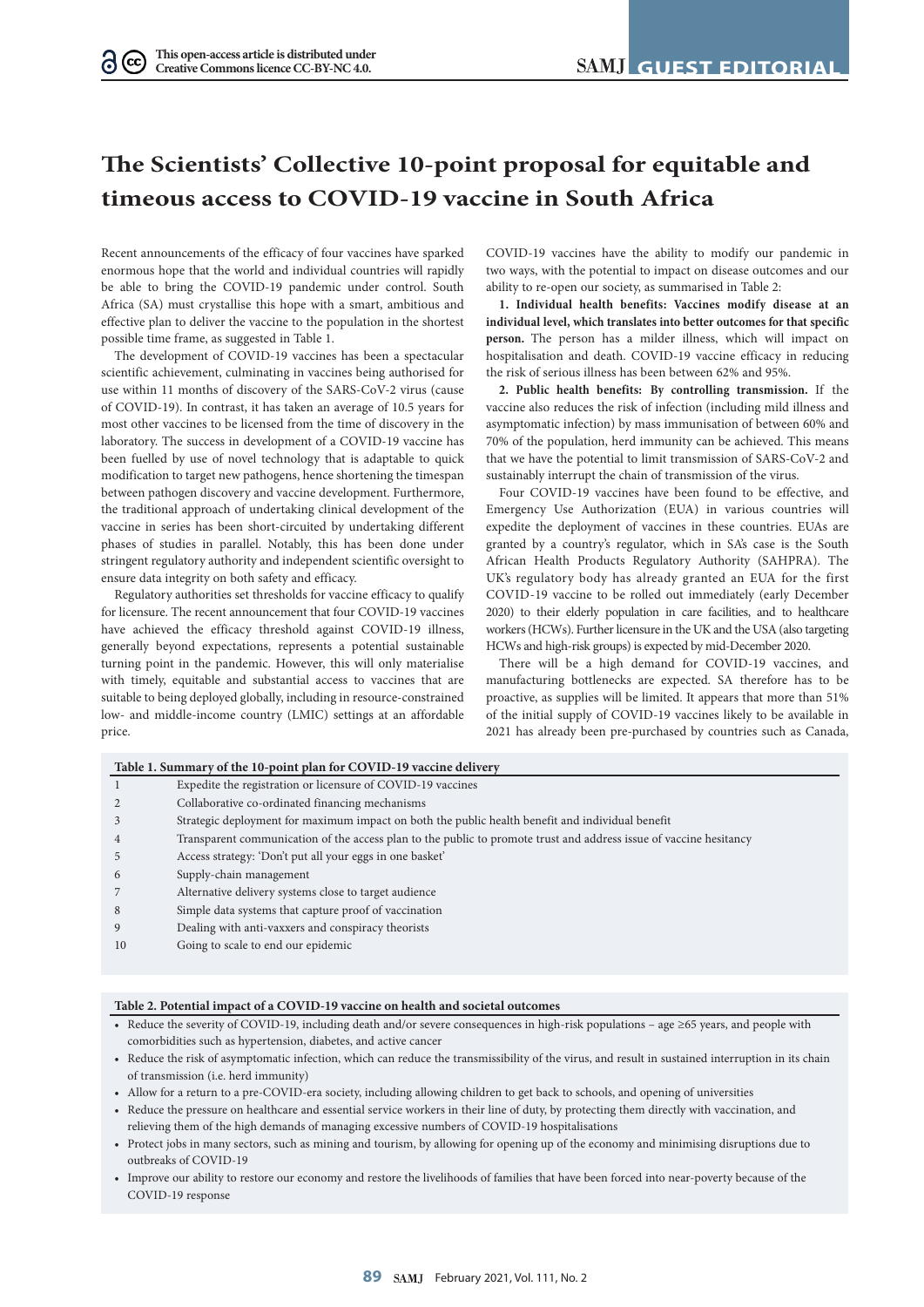the European block, the UK, the USA and Japan, where only 13% of the global population lives. This reality has brought calls for an urgent review of vaccine access for countries that lack the financial muscle to be competitive for vaccine procurement on the open market. In SA, the government will have to work in public-private partnerships to ensure timeous access to COVID-19 vaccines.

First and foremost, the government should prioritise vaccine access to HCWs and other front-line workers such as police and teachers, as well as our elderly and those at risk of severe COVID-19.

So what needs to be done for SA to get timeous and equitable access to COVID-19 vaccines (Table 1)?

## **1. Expedite the registration or licensure of COVID-19 vaccines**

A vaccine can only be formally used in SA if it is authorised for use by SAHPRA, its regulator. SAHPRA will either have to authorise use under an EUA, or register any COVID-19 vaccine before it can be used in this country. Irrespective of who provides the vaccine, SAHPRA determines the conditions for its use in our country.

Access can be fast-tracked in SA in the following manner:

- Section 21 authorisations to satisfy an unmet emergency public health need for a defined target population(s)
- Conditional Registration (marketing authorisation) for emergency use in a pandemic
- Full Domestic Registration following an application by the pharmaceutical company to SAHPRA
- Domestic Registration under EUA using the SAHPRA-adopted guidelines (2019) enabling the regulator to 'rely' on the work and decisions of other 'recognised' regulatory authorities (e.g. the Food and Drug Administration (FDA)) and the World Health Organization (WHO) pre-qualification process in making domestic registration decisions for a specific vaccine. SAHPRA and the vaccine developer and named distributor will need to work together to expedite the process. SAHPRA can approve the vaccine based on the European Medicines Agency (EMA), Medicines and Healthcare Products Regulatory Agency (MHRA) and FDA approval for EUA.

Once a vaccine is registered in-country, the state can put out tenders, or utilise sole-source service provision to procure the vaccine from the manufacturer or pharmaceutical company for the state sector, under the prescripts of the Public Finance Management Act. The state can use its infrastructure to make it available through the health system, the education system, correctional services, etc., and through mass vaccination strategies at community level. If licensed in-country, the vaccine could also be made available at out-of-pocket cost to the individual, through medical aids or workplace vaccination programmes. However, the supply of COVID-19 vaccines is likely to be highly restricted at least until the end of 2021, so there needs to be prioritisation of who to target for vaccination, at least until adequate supply becomes more predictable.

# **2. Collaborative co-ordinated financing mechanisms**

SA has limited public resources and fiscal resilience to foot the bill for vaccine access. Public-private partnerships will be key to strengthening the bargaining power for bulk commitment, purchase and access.

While we can expect a distribution of vaccine costs, a single dose of the Pfizer vaccine, for example, is estimated to cost ZAR300, resulting in a total cost of ZAR600 for two doses per person vaccinated. Vaccinating the entire population would cost roughly ZAR36 billion.

At the high end the Moderna vaccine is calculated at ZAR776 per person vaccinated, which translates into ZAR46.6 billion to fully vaccinate SA's population. Johnson & Johnson may come in at around ZAR233 per person vaccinated, or ZAR14 billion to fully vaccinate SA. AstraZeneca's COVID-19 vaccine has been estimated to cost around ZAR60 per dose, with a requirement for two doses per person vaccinated. This is the most affordable option for SA, and it is the vaccine likely to be the most accessible in the early part of 2021.

Although a national vaccine strategy may fall short of the total population, it must at least achieve sufficient coverage to attain herd immunity. In order to control the pandemic in SA, we estimate that we require: at least (*i*) 40 - 60% of the population to be vaccinated, and/or (*ii*) up to 40% of people to have been infected by and recovered from COVID-19. Already we are seeing high rates of exposure to SARS-CoV-2 in many communities (20 - 40% antibodies to SARS-CoV-2), although these are potentially quite localised.

Adopting the 40% vaccine coverage assumption, the cost of an effective vaccination strategy may range between ZAR2.9 billion and ZAR18.6 billion (Table 3). However, it is likely that any strategy aimed at attaining herd immunity will only be achieved in 2022. The question, therefore, is what are the target coverage and financial implications for 2021?

While 20% coverage is not enough to achieve herd immunity, it should result in the vaccination of the population most susceptible to severe forms of the disease, frontline health workers and other high-risk individuals. The 2021 strategy could range in cost between ZAR1.4 billion and ZAR9.3 billion (Table 3). How the vaccination strategy is divided between the public and private systems is the next issue to resolve.

While the public health system faces budget cuts at the moment, the medical schemes system counter-intuitively benefited financially from the pandemic. Given the fee-for-service reimbursement system, reductions in ambulatory and hospital-based activities for medical scheme-covered members saved billions for schemes during 2020. While these funds cannot be expropriated for public use, they can be accessed to ensure that government does not pay for any vaccine expenses that can be funded by medical schemes on behalf of their members. It is worth noting that all frontline health workers are members of medical schemes.

If the private sector foots the vaccination bill for their members (the Minister of Health would be required to add the COVID-19 vaccine as a prescribed minimum benefit), the budget for public sector vaccination of 20% coverage using the lowest priced vaccines on the market would be ZAR1.4 billion, **a ninth of what one day of the level 5 lockdown cost SA**. During 2021, medical schemes would only need to spend ZAR200 million to fund 20% of members. Even using the most expensive vaccine (Moderna), the total cost for 2021 would come to less than one day of the general lockdown (Table 3).

# **3. Strategic deployment for maximum impact on both the public health benefit and individual benefit**

To maximise the impact of a COVID-19 vaccine, SA needs to focus on both effective scale-up and deployment of the vaccine, in addition to strategies that will give us maximum public health impact. In the immediate future, in the context of likely limited supply of COVID-19 vaccine throughout 2021, these efforts need to be focused on safeguarding our healthcare systems and protecting individuals at greatest risk of morbidity and mortality, and we propose a sequential immunisation strategy that balances both public health benefit and individual benefit, which is summarised in Table 4.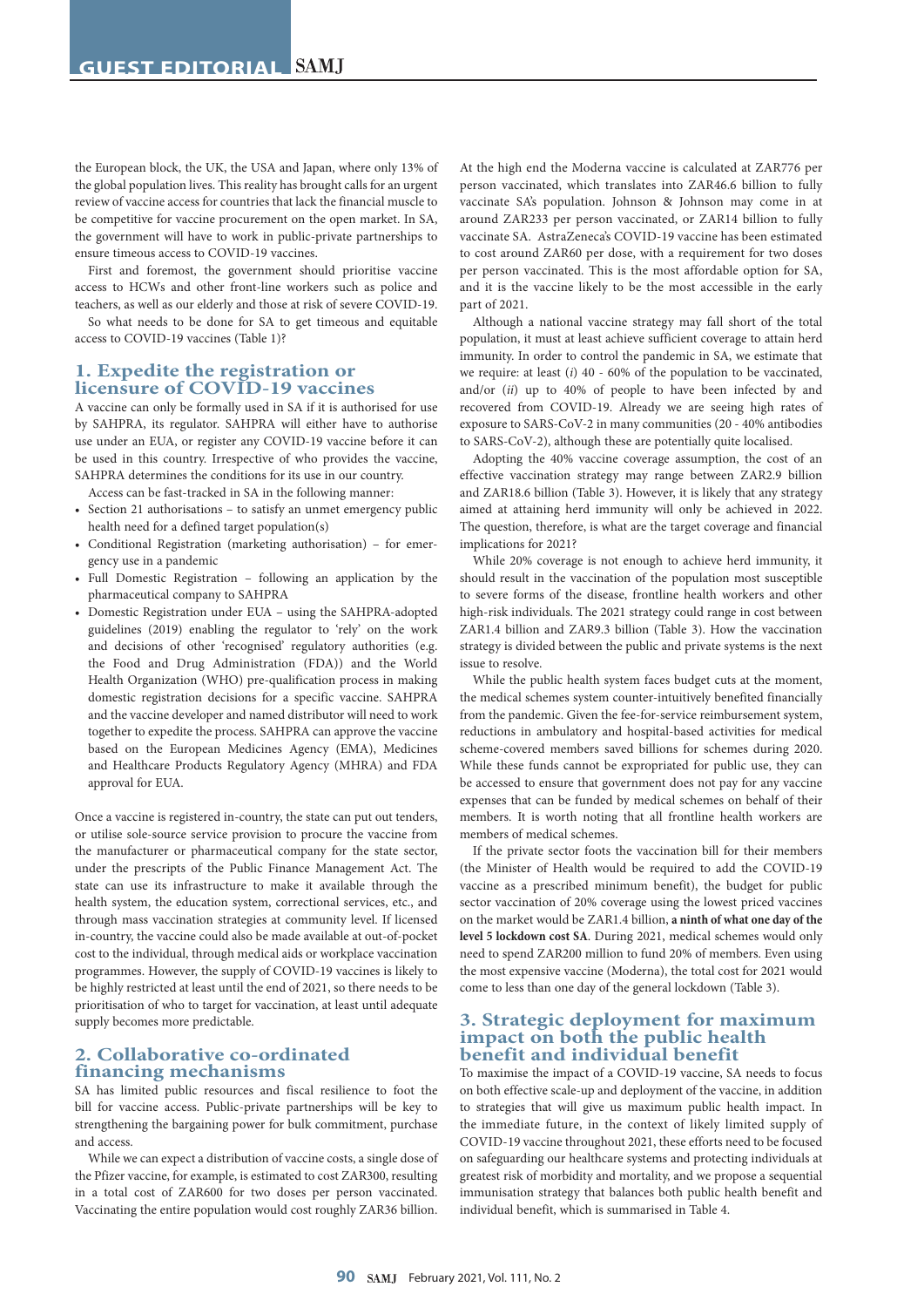| Table 3. Indicative cost implications of various vaccine options for South Africa |           |                |          |               |              |        |                              |           |             |
|-----------------------------------------------------------------------------------|-----------|----------------|----------|---------------|--------------|--------|------------------------------|-----------|-------------|
|                                                                                   |           |                | Cost per |               |              |        | Vaccine budget (ZAR billion) |           |             |
|                                                                                   |           |                | vaccine  |               |              |        |                              |           |             |
| Vaccine                                                                           | Unit cost | <b>Doses</b>   | regimen  | <b>Target</b> |              | Public | Medical                      | Realistic |             |
| candidate                                                                         | (ZAR)     | required       | (ZAR)    | coverage      | <b>Total</b> | sector | schemes                      | timeline  | Outcome     |
| Pfizer                                                                            | 300       | $\overline{2}$ | 600      |               | 36.0         | 30.6   | 5.4                          |           | Strong herd |
| Moderna                                                                           | 388       | $\mathbf{2}$   | 776      | 100%          | 46.6         | 39.6   | 7.0                          | 2022      | immunity    |
| J&J                                                                               | 233       | $\mathbf{1}$   | 233      |               | 14.0         | 11.9   | 2.1                          |           |             |
| AstraZ                                                                            | 60        | $\overline{c}$ | 120      |               | 7.2          | 6.1    | 1.1                          |           |             |
| Pfizer                                                                            | 300       | $\overline{c}$ | 600      |               | 21.6         | 18.4   | 3.2                          |           | Strong herd |
| Moderna                                                                           | 388       | $\overline{c}$ | 776      |               | 27.9         | 23.7   | 4.2                          |           | immunity    |
| $\left[\infty\right]$                                                             | 233       | $\mathbf 1$    | 233      | 60%           | 8.4          | 7.1    | 1.3                          | 2022      |             |
| AstraZ                                                                            | 60        | $\mathbf{2}$   | 120      |               | 4.3          | 3.7    | 0.6                          |           |             |
| Pfizer                                                                            | 300       | $\overline{2}$ | 600      |               | 14.4         | 12.2   | 2.2                          |           | Probable    |
| Moderna                                                                           | 388       | $\overline{c}$ | 776      | 40%           | 18.6         | 15.8   | 2.8                          | 2022      | herd        |
| J&J                                                                               | 233       | $\mathbf 1$    | 233      |               | 5.6          | 4.8    | 0.8                          |           | immunity    |
| AstraZ                                                                            | 60        | $\overline{c}$ | 120      |               | 2.9          | 2.4    | $0.4\,$                      |           |             |
| Pfizer                                                                            | 300       | $\overline{c}$ | 600      |               | 7.2          | 6.1    | 1.1                          |           | High-risk   |
| Moderna                                                                           | 388       | $\overline{c}$ | 776      |               | 9.3          | 7.9    | 1.4                          |           | groups      |
| $\left[\infty\right]$                                                             | 233       | $\mathbf 1$    | 233      | 20%           | 2.8          | 2.4    | $0.4\,$                      | 2021      | protected   |
| AstraZ                                                                            | 60        | $\overline{c}$ | 120      |               | 1.4          | 1.2    | 0.2                          |           |             |

J&J = Johnson & Johnson; AstraZ = AstraZeneca.

# **Table 4. COVID-19 vaccination roll-out strategy**

| Population                       | Rationale                                                    | Potential impact                               |
|----------------------------------|--------------------------------------------------------------|------------------------------------------------|
| Healthcare and other front-line/ | HCWs represent 4% of all hospital admissions.                | • Public health benefit                        |
| essential workers                | Inadequate PPE predisposes HCWs and medical                  | • Protection of critical resource to safeguard |
|                                  | technologists to COVID-19. Both cadres are at high risk      | the health sector                              |
|                                  | of infection and burnout. Protecting the workforce is        | • Individual benefit                           |
|                                  | critical to maintaining the integrity of the health service, |                                                |
|                                  | and priority number one for the deployment strategy.         |                                                |
| Elderly/comorbidities            | Most of the morbidity and mortality are in the               | • Public health benefit: impact on ICU/bed     |
|                                  | elderly and people with comorbidities. Vaccination           | usage, help with human resources               |
|                                  | programmes aimed at these groups will impact on              | • Individual health benefit: save lives, avert |
|                                  | hospitalisations and deaths.                                 | severe disease                                 |
|                                  |                                                              | • Household stability: maintain households by  |
|                                  |                                                              | safeguarding grants/pensions                   |
| Schoolchildren/university        | Youth are important propagators of community                 | • Public health benefit by reducing community  |
| students (unlikely in 2021)      | transmission, responsible for super-spreading in             | transmission                                   |
|                                  | communities; vaccination of university students will         | • Long-term economic benefits                  |
|                                  | enable a return to higher education.                         | • Vaccinations will support back-to-school     |
|                                  | School-based vaccination programmes are easy to              | programmes                                     |
|                                  | implement and key to protecting the school year by           |                                                |
|                                  | preventing outbreaks at school.                              |                                                |
| Workforce                        | Critical to preserve certain sectors of economy by           | • Economic benefit                             |
|                                  | preventing workplace transmission                            |                                                |
| Mass vaccination                 | Imperative for inducing herd immunity and ultimate           | • Public health benefit                        |
| (unlikely in 2021)               | control of the epidemic                                      | • Economic benefit                             |
|                                  |                                                              |                                                |

HCWs = healthcare workers; PPE = personal protective equipment; ICU = intensive care unit.

# **4. Transparent communication of the access plan to the public to promote trust and address the issue of vaccine hesitancy**

Myths and misconceptions abound when it comes to the COVID-19 vaccine, and government needs to take special measures to share its

plans and strategies to source and deliver the vaccine to the target population in a fair and rational manner. It needs to know (and to explain) how it will navigate the complex mechanisms of competitive pricing, patent protection, generic manufacturing and licensure in a way that benefits SA, how it will leverage the contribution that our scientists have made to development of these vaccines, and how it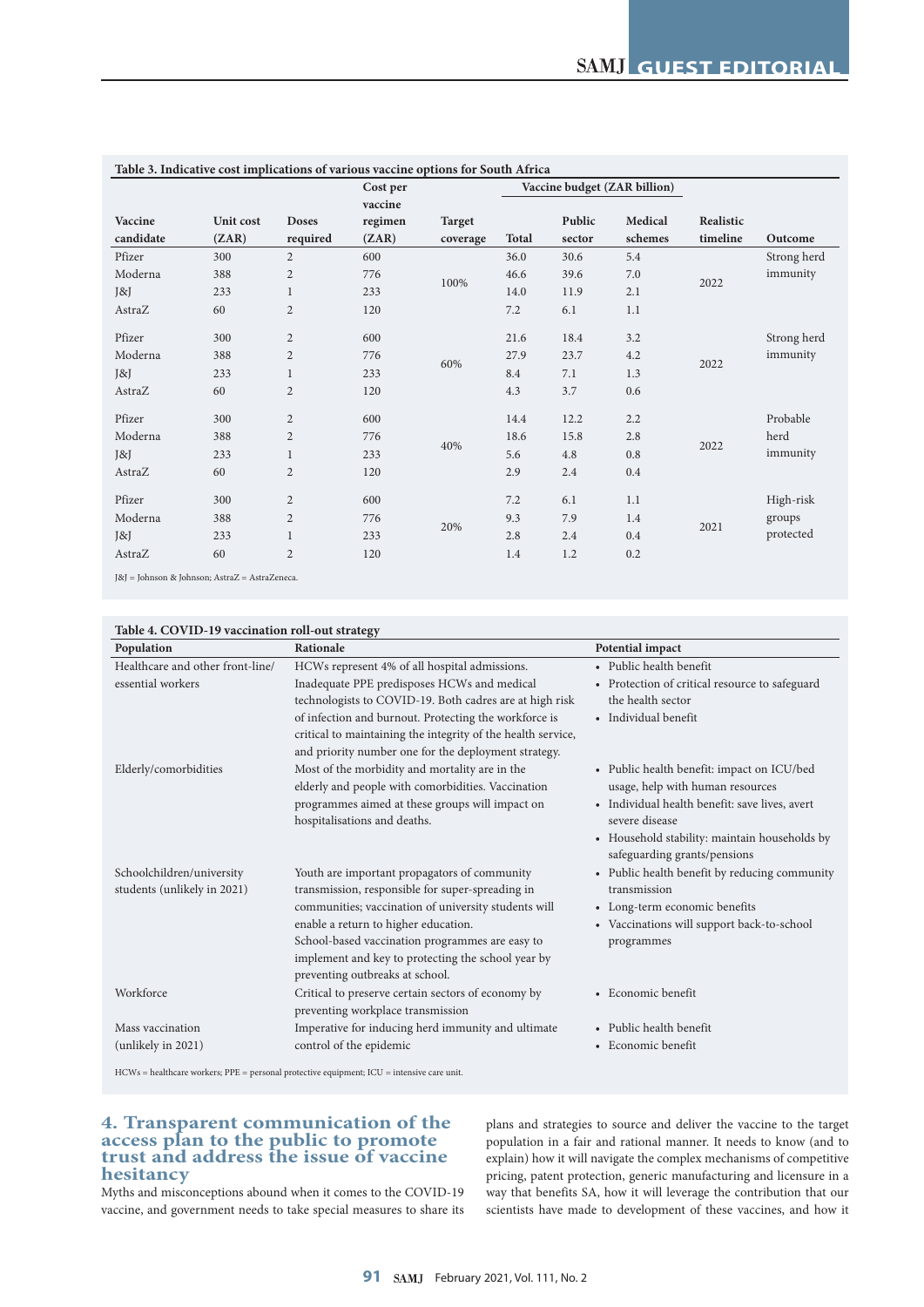will participate in global pooled procurement mechanisms such as COVAX. What donation programmes will we access? Countries such as Canada have already placed orders for more vaccines than they need so possible proactive strategies could include engaging with countries with surpluses to ensure we don't fall to the back of the queue in favour of poorer countries, despite our burden of disease.

In SA there is currently wide speculation about vaccination plans, with some of the opinion that SA has no plan, no money, and no clue about how to finance and distribute a vaccine. These perceptions are important, as they shape the public view on vaccination and result in lack of confidence in vaccination programmes. There are efforts afoot to assess strategies for the state to fund a vaccine, as this represents an important public health priority, with broad-reaching implications for all sectors. Prioritising funds to protect our healthcare and essential workers, as well as preventing morbidity and mortality for the elderly and people with comorbidities, should be central in the government's response to COVID-19.

Multi-stakeholder engagement, such as involvement of trade unions, is central in highlighting the demand for both personal protective equipment and vaccines. To build confidence, the governmental structures dedicated to vaccine roll-out should immediately embark on further engagement with the relevant stakeholders to draft a roadmap as to how SA will access and roll out vaccines. Included in this should be the issue of vaccine hesitancy. Structured education and awareness programmes should be crafted with science communication entities such as the South African Agency for Science and Technology Advancement, which already has engagement activities around vaccines. Working with media houses such as public TV channels and community radio, experts should be called on to inform the public about the benefits of vaccination. In addition, informal communication methods should be optimised.

Appended to national and local communication efforts should be a concerted effort by national government to build trust and share information on plans to procure vaccines. These are important issues. Vaccine hesitancy has the ability to undermine our efforts to control COVID-19 in SA, as a vaccine can only work if the greater proportion of the populace firmly believe in the benefits.

## **5. Access strategy: 'Don't put all your eggs in one basket'**

There are three components to this, and each has its pros and cons.

#### **Access mechanisms**

There are pros and cons to everything in life and there is no such thing as a free lunch!

COVAX, launched in April by the WHO, Gavi, the Vaccine Alliance, and the Coalition for Epidemic Preparedness Innovations, brings together governments, global health organisations, manufacturers, scientists, private sector, civil society and philanthropy. Slated as the only true global solution to equitable distribution of COVID-19 vaccines during the pandemic, the 'devil' is always in the detail. COVAX aims to have 2 billion doses of vaccine available by the end of 2021, enough to protect those at high risk and vulnerable people such as front-line workers, including in LMICs. The target is for countries to be able to access adequate vaccine for at least 5 - 20% of their population, should they make an upfront contribution to the COVAX facility.

The COVAX initiative is largely aimed at supporting affordable access to LMICs, while upper-middle-income countries and highincome countries will cross-subsidise funding for those with lower resources. However, many high-income countries have already entered into bilateral agreements with manufacturers (pharmaceuticals), which are likely to consume more than 50% of COVID-19 vaccines that will be available in the first half of 2021. Nevertheless, the rationale for high-income countries to invest in COVAX is to demonstrate solidarity with LMICs, and also the recognition that the pandemic will only end if there is widespread immunity to the virus, considering that we live in a highly interconnected world. For uppermiddle-income countries such as SA, particularly where the economy is in the doldrums, procurement of COVID-19 vaccine will be at the same price charged for high-income countries. Inadvertently, the COVAX facility would undermine the ability of government in SA to access a large number of doses of COVID-19 vaccines at a more competitive price through bilateral agreements than what will be sourced through the COVAX facility. This is an oddity that SA (purportedly the country most affected by the COVID-19 pandemic on the continent) cannot afford – even if it inadvertently breaches a show of solidarity with other African countries. The poor will subsidise the poorer. **The rich countries will not blink an eye, as most of them have already secured more than a fair size of their share of COVID-19 vaccines**.

COVAX will give countries access to sufficient vaccines to vaccinate between 5% and 20% of their population. It is also not clear that we will be able to choose what vaccine we get.

Other access mechanisms include **'bilaterals' with Pharma**. Some pharmaceutical companies have promised break-even prices and also tech transfer to manufacture the vaccine locally. The state should prioritise these deals and ensure that locally produced vaccine is also destined for the local market. The COVID-19 vaccine trials being undertaken in SA should offer an opportunity for government to negotiate early access to meaningful quantities of vaccines at an affordable price with the companies whose vaccines are being evaluated (Table 5). Appended to this should be a programme to ensure that local manufacture capacity is poised to act as soon as a decision is made on which vaccine(s) will be rolled out. However, local manufacture of a COVID-19 vaccine is unlikely to materialise before 2022.

**Bilaterals with countries,** e.g. Russia and China, are potential strategies to access vaccines**.** This would still have to have SAHPRA

|                             | Pfizer/BioNTech | Moderna    | AstraZeneca/Oxford  |
|-----------------------------|-----------------|------------|---------------------|
|                             |                 |            |                     |
| Technology                  | mRNA            | mRNA       | Adenoviral vector   |
| Efficacy                    | 95%             | 95%        | $62 - 90\%$         |
| Storage temperature         | $-70^{\circ}$ C | $2 - 8$ °C | $2 - 8$ °C          |
| Shelf-life                  | 5 days          | 1 month    | 6 months            |
| Price per dose <sup>†</sup> | USD19.50        | USD32 - 37 | $USD3 - 4$          |
| For profit?                 | <b>Yes</b>      | <b>Yes</b> | After pandemic ends |
| Doses by end of 2020        | 50 million      | 20 million | 200 million         |

Souncil on Science and Health [\(https://www.acsh.org/](https://www.acsh.org/)), multiple news outlets. USD/ZAR 1:15 (10 December 2020).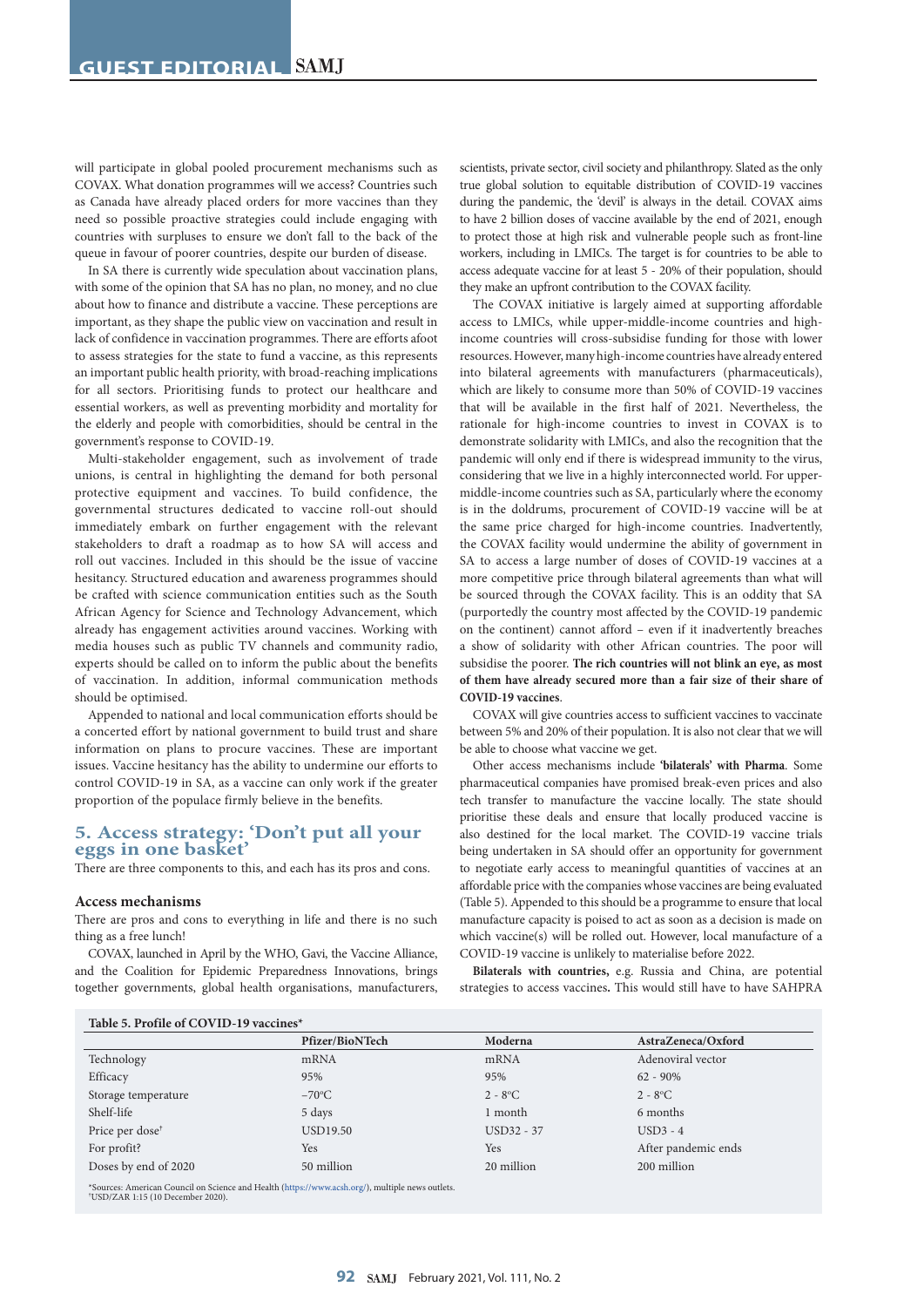approval, and our regulator will be charged with the responsibility of making sure the vaccine is safe and effective. There will still need to be a licence holder, who will take overall responsibility for vaccine safety, efficacy and delivery. Any vaccine used in SA, however, should be shown to have undergone rigorous evaluation for safety and efficacy, before it is considered for in-country use.

#### **Vaccine choice**

Different vaccines will have different mechanisms of action and will impact on different outcomes. Table 5 summarises some of the challenges for access. The volume of vaccine available for distribution is critical. Data on the impact of COVID-19 vaccine on severe infection and death are accumulating, and may influence choice in high- to middle-income countries.

Our choice of vaccine will impact on public health outcomes. It is important to note that individual benefit may be different depending on the vaccine choice.

#### **Tech transfer and manufacturability**

For SA, the ability to be involved in a tech transfer deal will consolidate local access. Ease of manufacture will influence volume of doses. Local manufacturing scale-up is unlikely to happen in SA in 2021. SAHPRA has yet to accredit a vaccine manufacturing site in SA.

### **6. Supply-chain management**

Supply-chain planning will depend on the cold-chain requirements of the particular vaccine, the complexity of which will increase as we move from 2 - 8°C to –80°C (Table 5). Planning should ensue now, routing with review of holding hubs, distribution models and costs thereof. Transport conditions will need to be more sophisticated, requiring electronic support, together with cold-chain monitoring and confirmation of delivery. There are several systems that could be co-opted to assist: current medicine delivery routes, and laboratory transport capacity in both the public and private sectors. Significant planning and innovative delivery mechanisms will be required. New design applications for monitoring the process are already available for review.

Supply-chain management requires early planning, from warehouse to vaccination point. Maintaining the cold chain is imperative for the stability of the vaccine (Table 5).

# **7. Alternative delivery systems close to the target audience**

Alternative delivery options include the delivery and network services on large e-commerce platforms that have efficient and cost-effective mechanisms to move material across the country with strong monitoring systems. Many airlines have been grounded as a result of travel restrictions. For a brief period, planes could be repurposed to rapidly transport vaccines to large metropoles for further distribution into communities. Substantive effort has been placed in developing track-and-trace systems in communities, and these could easily be repurposed for distribution of vaccines.

Given the speed and the high levels of population coverage needed in delivery of the vaccines, it would be unwise to rely entirely on the health system to take on the entire burden of vaccine roll-out. As it is common cause that health workers should be the first target group, it is obvious that the first batch of vaccines should be administered to health workers through the public and private healthcare systems. As significant numbers of health workers have medical insurance, there is an opportunity for the bill to be shared across the public and private sectors.

The elderly and those with comorbidities will be a more difficult group to access, and multiple strategies will need to be employed to reach them, including clinics where they receive chronic medication, social grants delivery points, old-age homes and churches. Community health worker outreach teams have huge potential here. This is a massive operation and will require detailed planning and resourcing.

The schools and universities have the ability to play an important role in reaching the adolescent and young adult populations that are globally proving unable to abide by non-pharmaceutical interventions. Targeting this population could be key to breaking the cycles of transmission in many communities and within families, and the order in which they are prioritised will be influenced by estimates of the public health benefits of vaccinating this group for the benefit of the entire population.

The programmes above could take a year or even 2 years to execute and are insufficiently expeditious to capitalise on an effective vaccine intervention that moves the COVID-19 needle quickly enough, so it is imperative that new innovations are considered. Accelerating access should be our overall objective. Thinking outside the box, such as using the Independent Electoral Commission to use their infrastructure, organisation and IT capability to get vaccine to millions of people in one day. All that would be needed is an ID document that is scanned to record participation and a nurse in the polling booth. Many thousands of people could be vaccinated in a single day. This would exclude groups such as foreign nationals, who could be accommodated through alternative service delivery mechanisms. Using the Post Office, South African Social Security Agency outlets and other places where the elderly queue would be options to get them vaccinated rapidly.

## **8. Simple data systems that capture proof of vaccination**

Digital technologies to monitor vaccine uptake and usage of doses will be critical to ensure continuity and integrity of the logistic supply chain. These could be linked to electronic dashboards that provide a nationwide view of vaccine uptake, which could then be further useful to monitor incidence of disease. Similar dashboards already exist to monitor diagnosis of infectious diseases such as tuberculosis. Data systems would also enhance the country's ability to evaluate long-term safety and efficacy of the vaccine.

## **9. Dealing with anti-vaxxers and conspiracy theorists**

The anti-vaccination movement (anti-vaxxers) and the propagation of conspiracy theories are impediments to SA's ambitions to achieve herd immunity using vaccination as an accelerator. However, anti-vaxxers and conspiracy theorists will not be negated merely by attempts to discredit them in the media. We need to build basic, simple communication of the evidence, delivered to the public in a way that maximises its transfer and its impact. That will include bringing all facets of society with us on this journey and ensuring that trusted givers of information are prioritised, be they traditional healers, respected leaders in civil society, religion and government, role models, 'influencers', clinicians, public health specialists, or scientists. Government needs to work with all stakeholders and experts in communication to achieve this delivery of trusted, evidence-based information. Westernised traditional forms of communication need to be augmented with informal means such as oral, folk and theatrical delivery of accurate information, woven into a culture- and context-specific model.

## **10. Going to scale to end our epidemic**

Already at the time of writing, four vaccines have demonstrated effectiveness. To control an epidemic, we need herd immunity. If we don't have any vaccine by winter, our country will not be able to go back to normal. If we put vaccines together with all the tools we have,